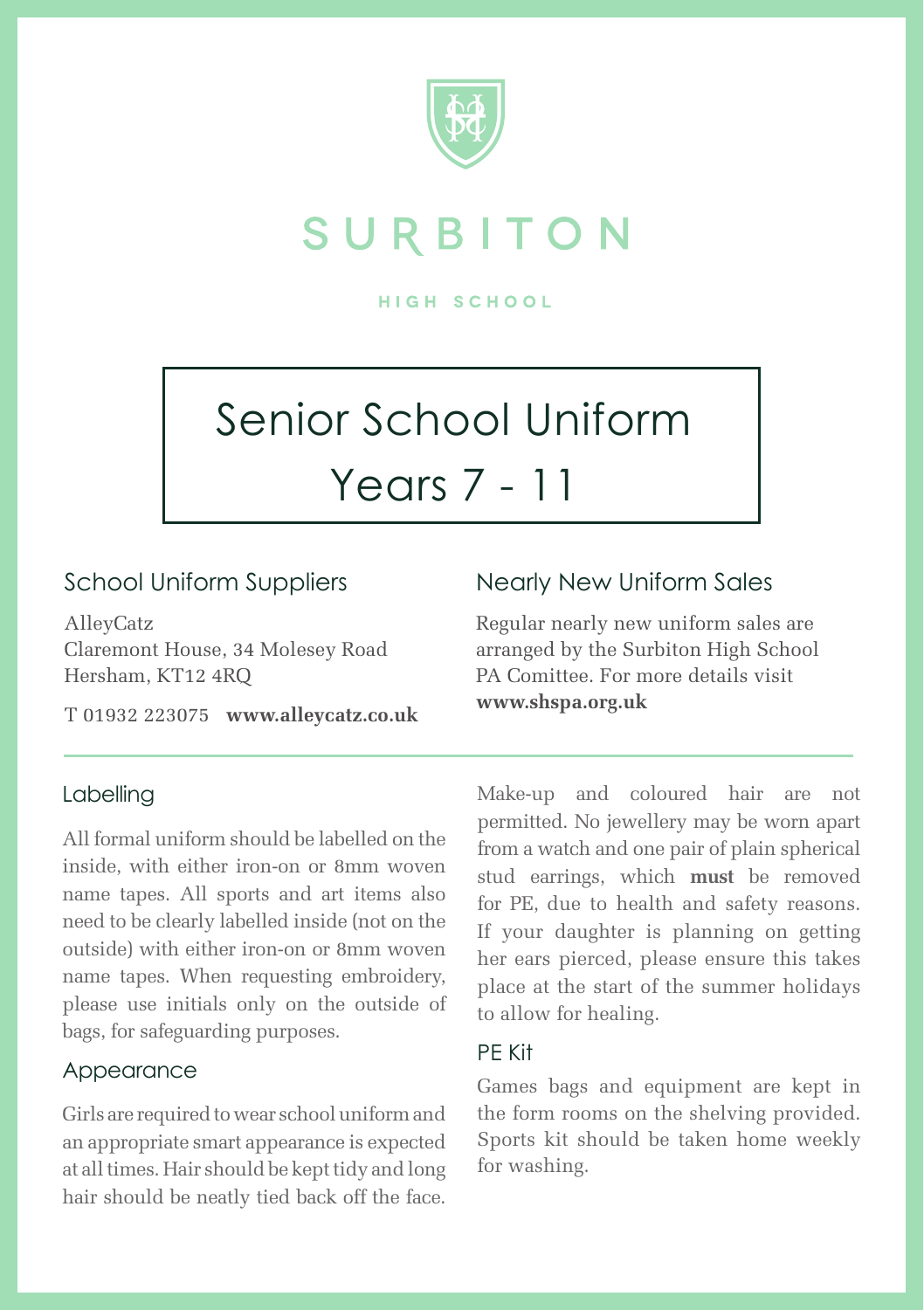## **Uniform**

| <b>Compulsory</b>  |                                                                                                                                |
|--------------------|--------------------------------------------------------------------------------------------------------------------------------|
| Coat               | Plain dark colour, no trim, no fringes, no fur,<br>smooth-faced fabric, hood optional                                          |
| <b>Blazer</b>      | Green with School crest and trim                                                                                               |
| <b>Skirt</b>       | Dark grey with pleats                                                                                                          |
| <b>Pullover</b>    | Dark grey with trim on neckline                                                                                                |
| <b>Blouse</b>      | Green and white striped, short sleeved                                                                                         |
| <b>Art overall</b> | Green                                                                                                                          |
| <b>Tights</b>      | Black, opaque in Autumn and Spring Terms                                                                                       |
| Socks/tights       | Black tights or dark grey socks; knee length in<br>Autumn and Spring Terms, ankle length<br>(not trainer style) in Summer Term |
| <b>Shoes</b>       | Black (from approved styles list)                                                                                              |
| <b>Rucksack</b>    | Plain dark colour                                                                                                              |
| Hair ties/clips    | Plain grey, black or dark green                                                                                                |
| <b>Optional</b>    |                                                                                                                                |
|                    |                                                                                                                                |
| <b>Gloves</b>      | Plain dark grey, black or green                                                                                                |
| Scarf              | Green with School crest                                                                                                        |
| <b>Woolly hat</b>  | Green with School crest                                                                                                        |
| Pashmina           | Green                                                                                                                          |
| <b>Trousers</b>    | Dark grey, with School crest on left hand hip<br>(to order only, fitted in store)                                              |